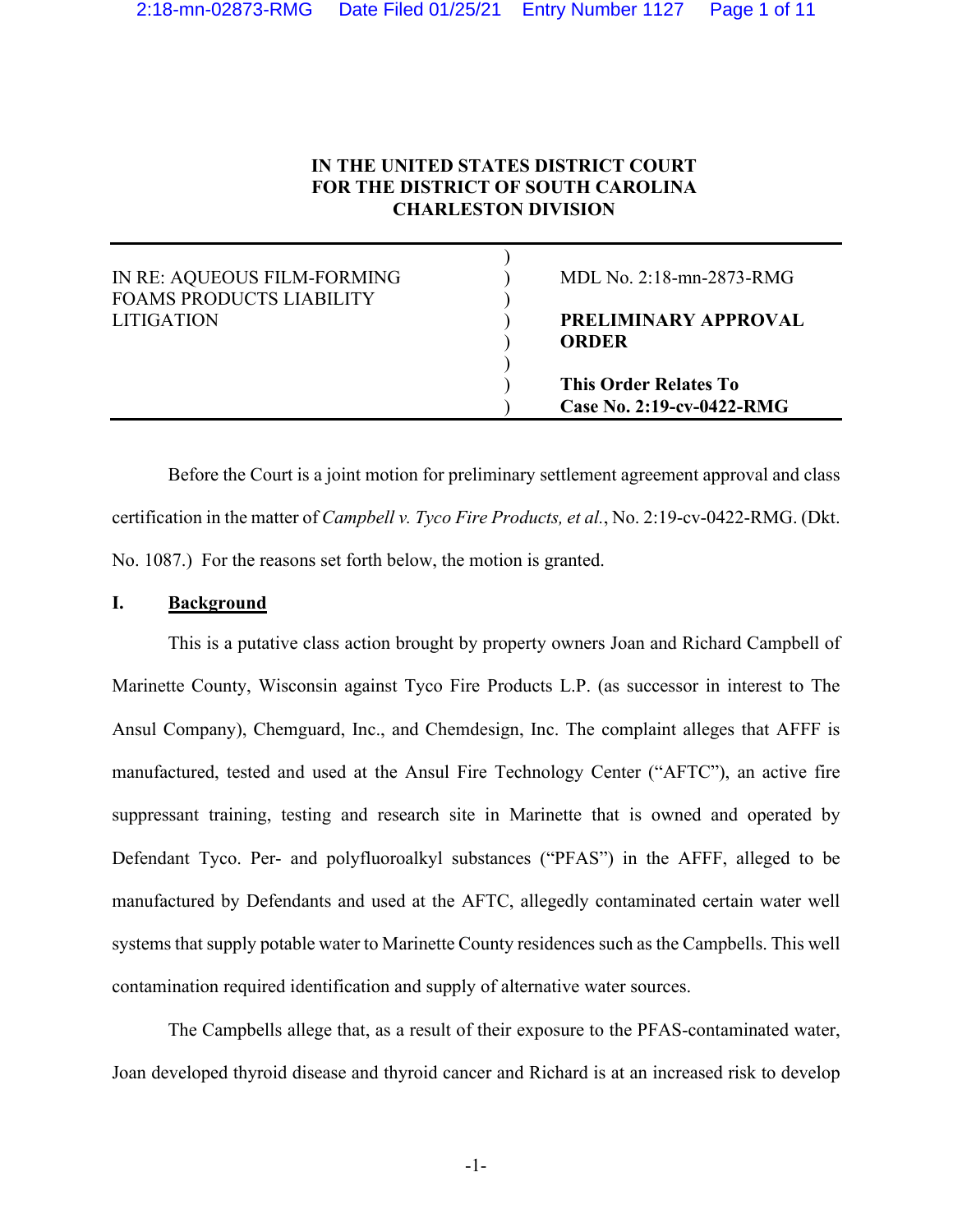certain serious health conditions. In the complaint, they seek to represent a medical monitoring class and a property damage class. They bring claims for (1) negligence, (2) trespass, (3) abnormally dangerous activity and absolute/strict liability, (4) private nuisance, and (5) products liability by failure to warn. (No. 2:19-cv-0422, Dkt. No. 1-1.) The parties' First Amended Class Settlement and Release Agreement encompasses "three categories of injuries": personal injury, individual harms without current manifest disease, and diminution of real property value. (Dkt. No. 1087 at 15-16, No. 1087-1 § 4.) Plaintiffs, with Defendants' consent, now move the Court to conditionally certify the settlement class, to preliminarily approve the settlement terms and conditions (subject to a fairness hearing and subsequent final approval), to approve the Notice Plan and Class Notice, to appoint and designate class counsel, to appoint and designate Plaintiffs as class representatives, and to preliminarily approve the settlement distribution plan.

#### **II. Legal Standard**

Rule 23(e) governs settlement of a class proposed to be certified for purposes of settlement and provides that settlement may occur "only with the court's approval" subject to "the parties' showing that the court will likely be able to: (i) approve the proposal under Rule 23(e)(2); and (ii) certify the class for purposes of judgment on the proposal." Fed. R. Civ. P. 23(e)(1)(B). First, Rule 23(e)(2) provides that if "the proposal would bind class members, the court may approve it only after a hearing and only on finding that it is fair, reasonable, and adequate after considering whether" the class representatives and counsel adequately represented the class, the proposal is the result of an arm's length negotiation, the relief provided is adequate, and the proposal treats class members equitably relative to each other. Fed. R. Civ. P. 23(e)(2)(A)-(D). Second, a court will likely be able to certify a class that satisfies the Rule 23(a) prerequisites and is a type of class provided for by Rule 23(b). The Rule 23(a) prerequisites are that: (1) the class is so numerous that joinder of all members is impracticable ("numerosity"), (2) questions of law or fact common to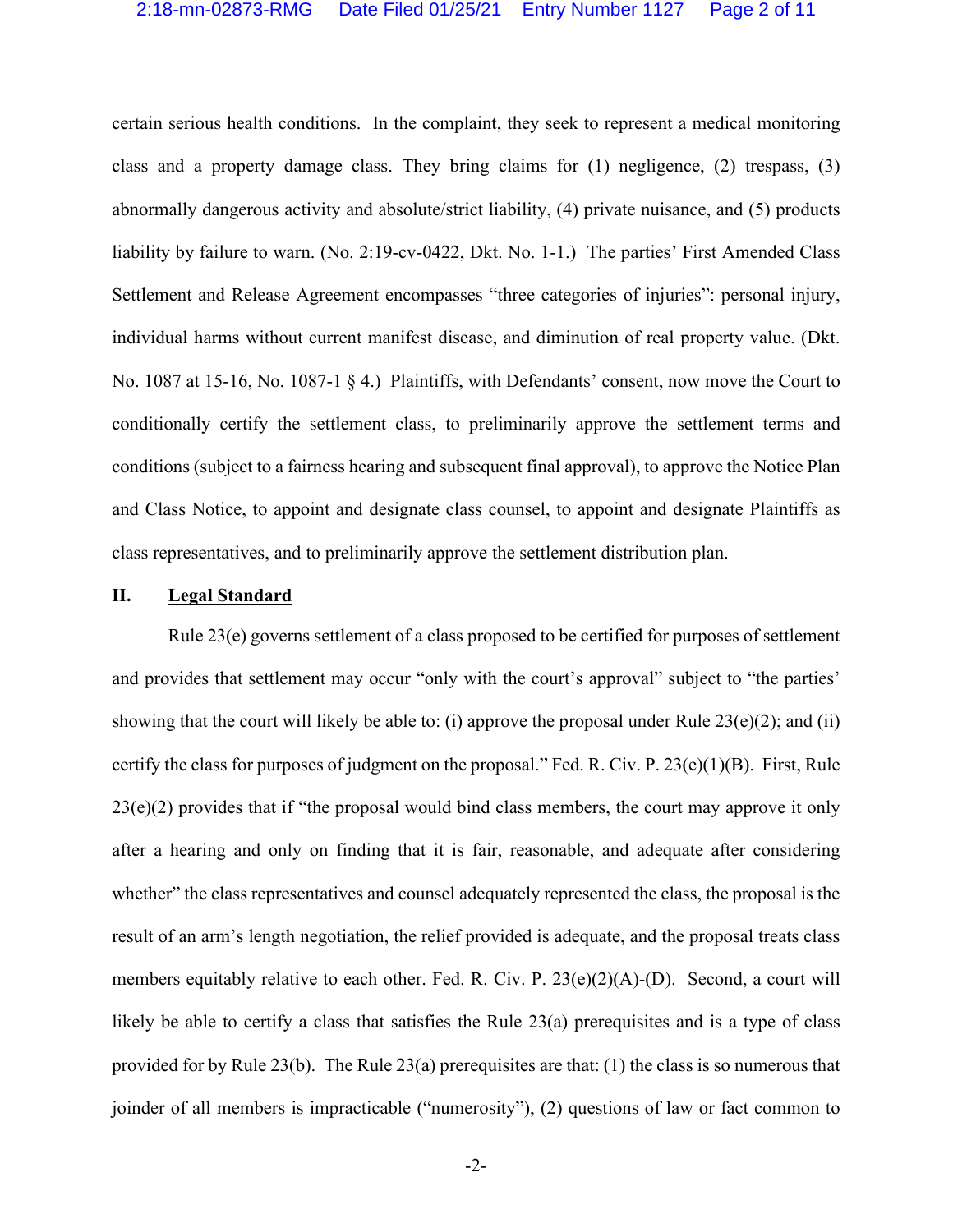the class ("commonality"), (3) the representative's claims are typical of the class's claims ("typicality"), and (4) the representative will fairly and adequately protect the class's interests ("adequacy"). Fed. R. Civ. P. 23(a)(1)-(4).

An acceptable type of class provided for by Rule 23(b) is where the class is superior to other methods of adjudication because common questions of law or fact predominate over those of individual class members ("superiority requirement"). Fed. R. Civ. P. 23(b)(3). For this Rule 23(b) inquiry, the Court may consider issues including: the members' interests in individually controlling separate actions' prosecutions, the extent and nature of other pending litigation about the controversy by the members, the desirability of concentrating the litigation in a particular forum, and difficulties likely to be encountered in managing the class action. Fed. R. Civ. P. 23(b)(3)(A)-(D). Rule 23(b) "requires the court to find that the objectives of the class-action procedure really will be achieved in the particular case. . . . [T]he court initially must consider what other procedures, if any, exist for disposing of the dispute before it. The court must compare the possible alternatives to determine whether Rule 23 is sufficiently effective to justify the expenditure of the judicial time and energy that is necessary to adjudicate a class action and to assume the risk of prejudice to the rights of those who are not directly before the court." 7AA Wright & Miller, *Fed. Practice and Procedure* § 1779 (3d ed. 2005). "'Where . . . common questions predominate regarding liability, then courts generally find the predominance requirement to be satisfied even if individual damages issues remain.'" *Stillmock v. Weis Markets, Inc.*, 385 Fed.Appx. 267, 273 (4th Cir. 2010) (quoting *Smilow v. Southwestern Bell Mobile Sys, Inc.*, 232 F.3d 32, 40 (1st Cir. 2003)).

Regarding Rule 23 generally, "[c]hief among the justifications for this device is its efficiency." *Thorn v. Jefferson–Pilot Life Ins. Co.,* 445 F.3d 311, 318 (4th Cir. 2006)*.* "To ensure

-3-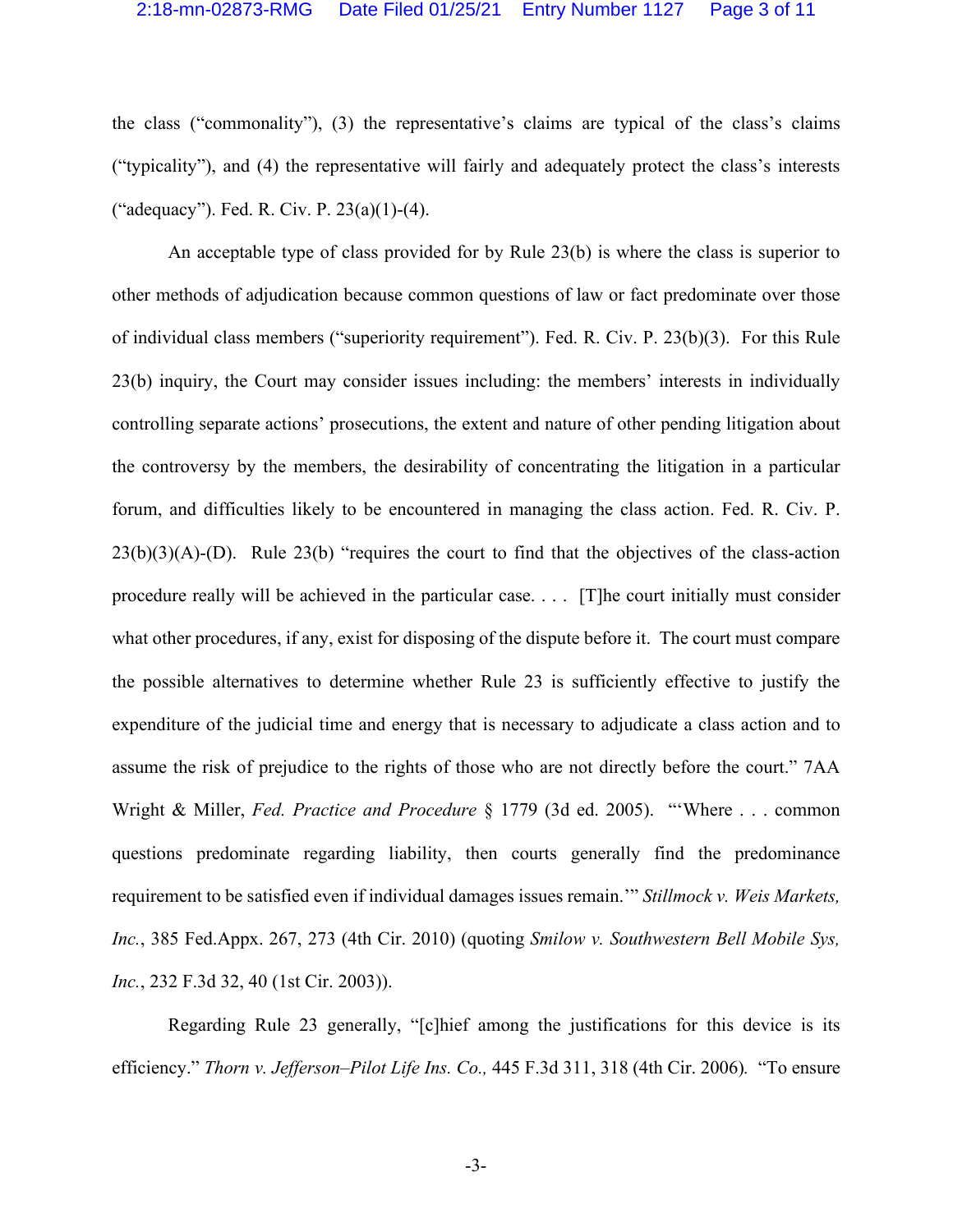this benefit is realized, however, and to protect both the rights of the absent plaintiffs to present claims that are different from those common to the class and the right of the defendant to present facts or raise defenses that are particular to individual class members, district courts must conduct a rigorous analysis to ensure compliance with Rule 23 . . . paying careful attention to the requirements of that Rule." *Id.* (internal citations and quotation marks omitted). Similarly, the party seeking class certification must do more than plead compliance with the Rule 23 requirements; the party "must present evidence that the putative class complies with Rule 23." *EQT Prod. Co. v. Adair,* 764 F.3d 347, 357-58 (4th Cir. 2014). The plaintiff bears the burden of demonstrating compliance with Rule 23, "but the district court has an independent obligation to perform a rigorous analysis to ensure that all of the prerequisites have been satisfied." *Id.* at 358. "Although Rule 23 does not give district courts a license to engage in free-ranging merits inquiries at the certification stage, a court should consider merits questions to the extent that they are relevant to determining whether the Rule 23 prerequisites for class certification are satisfied." *Id.* at 357–58 (internal quotation marks omitted). "Thus, federal courts should give Rule 23 a liberal rather than a restrictive construction, adopting a standard of flexibility in application which will in the particular case best serve the ends of justice for the affected parties and . . . promote judicial efficiency." *Gunnells v. Healthplan Servs., Inc.*, 348 F.3d 417, 424 (4th Cir. 2003) (internal citations and quotation marks omitted).

#### **III. Discussion**

# **A. The Rule 23 Implicit Threshold Requirement is Satisfied.**

As an initial matter, "Rule 23 contains an implicit threshold requirement that the members of a proposed class be 'readily identifiable.'" *Adair*, 764 F.3d at 358 (quoting *Hammond v. Powell*, 462 F.2d 1053, 1055 (4th Cir. 1972)). The district court must be able to "readily identify the class members in reference to objective criteria." *Id.* "If a class description is not sufficiently definite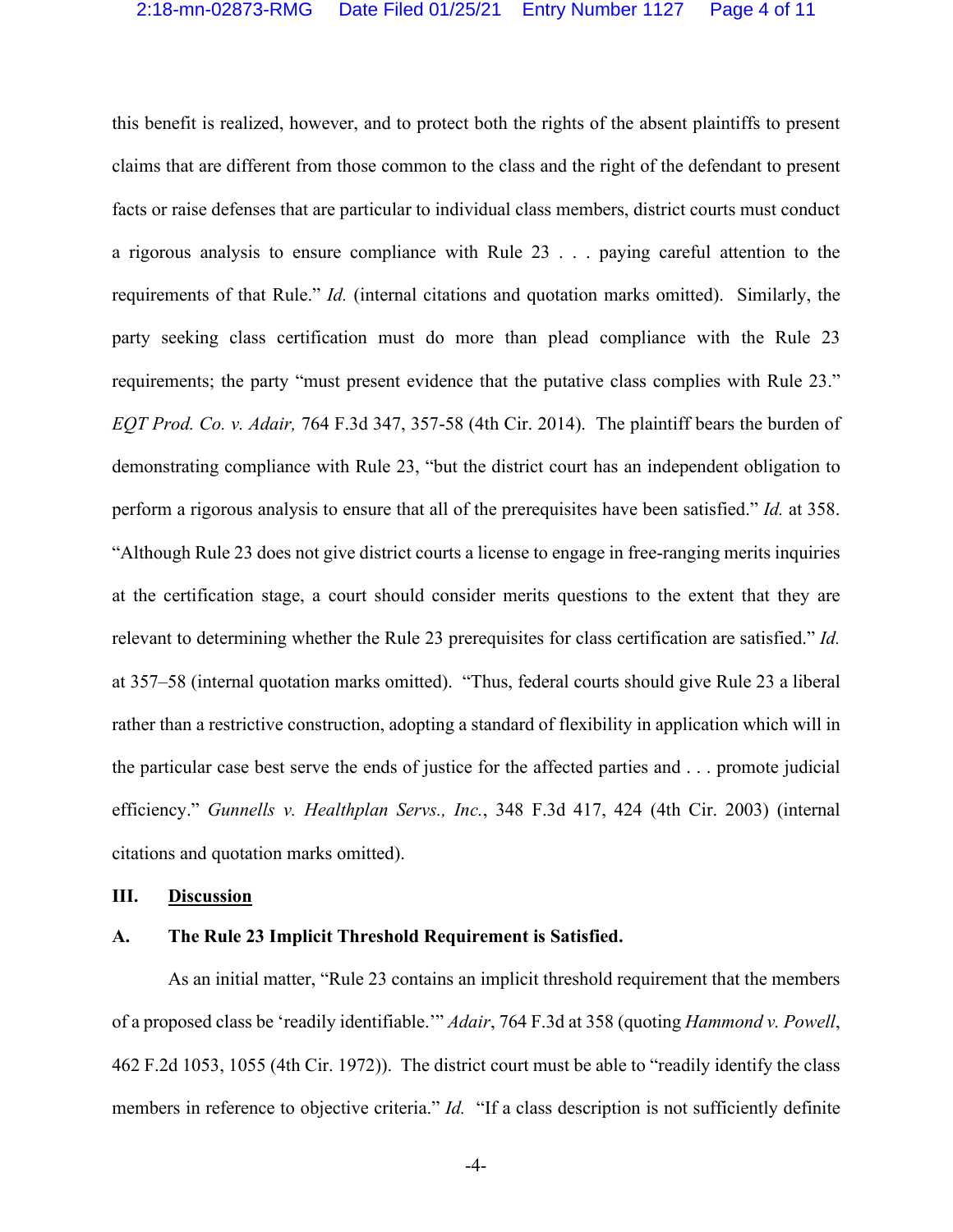so that it is administratively feasible for the court to determine whether a particular individual is a member, a class should not be certified." *Anselmo v. West Paces Hotel Grp., LLC*, No. 9:09-2466- MBS, 2011 WL 1049195, at \*18 (D.S.C. Mar. 18, 2011) (internal quotation marks omitted). "The plaintiffs need not be able to identify every class member at the time of certification, but if class members are impossible to identify without extensive and individualized fact-finding or minitrials, then a class action is inappropriate." *Adair*, 764 F.3d at 358 (internal quotations omitted).

Here, the putative class is defined as, "All Persons who currently reside or formerly resided in or currently own or formerly owned, (i) a property with a Private Well Drinking Water Source; (ii) within the Class Area; (iii) for at least one (1) year during the Class Period." (Dkt. No. 1987-1 at 11.) The Class Area is "the land within the area bounded by the north by University Drive, in the south by Heath Lane, in the west by Roosevelt Road and in the east by Bay of Green Bay, all in the Town of Peshtigo, Wisconsin[.]" *Id*. at 5. The Class Period is "the time between January 1, 1965 and December 31, 2020." *Id*. With these objective criteria, the "practical issue of identifying class members" is not "overly problematic" such that "administrative burdens of certification may outweigh the efficiencies expected in a class action." *Cuming v. South Carolina Lottery Comm'n*, No. 3:05-cv-03608-MBS, 2008 WL 906705, at \*1 (D.S.C. Mar. 31, 2008). As a result, the class members are readily identifiable and the implicated threshold requirement to proceed under Rule 23 is satisfied.

# **B. Rule 23(a) is Satisfied.**

# *1. Numerosity*

First, a class must be "so numerous that joinder of all members is impracticable." Fed. R. Civ. P. 23(a)(1). "No specified number is needed to maintain a class action." *Brady v. Thurston Motor Lines,* 726 F.2d 136, 145 (4th Cir. 1984). Instead, "the determination rests on the court's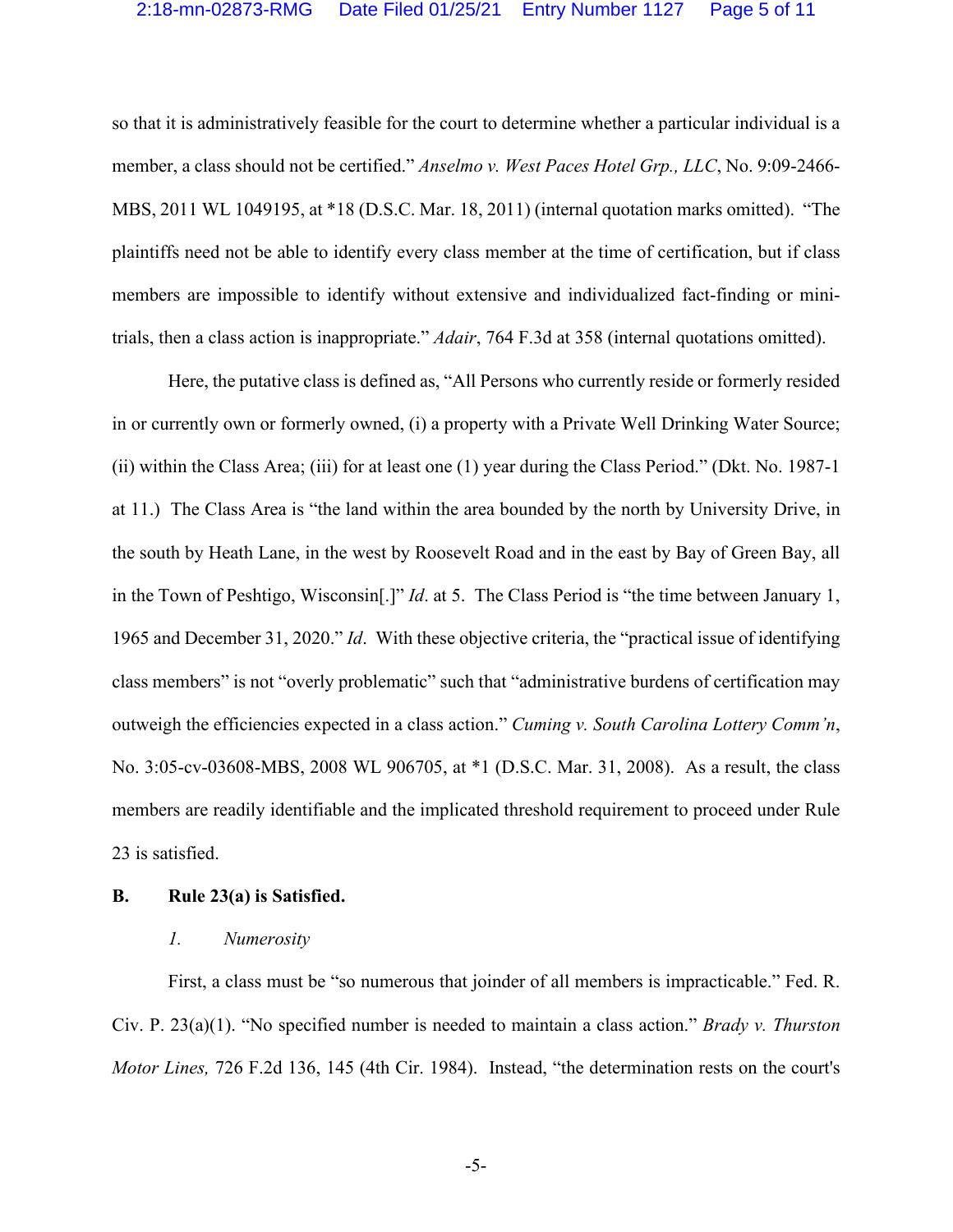practical judgment in light of the particular facts of the case." *Lott v. Westinghouse Savannah River Co.,* 200 F.R.D. 539, 550 (D.S.C. 2000); *accord Gen. Tel. Co. of the Nw. v. Equal Emp't Opportunity Comm'n,* 446 U.S. 318, 330 (1980) ("The numerosity requirement requires examination of the specific facts of each case and imposes no absolute limitations.") "[P]racticability of joinder depends on many factors, including, for example, the size of the class, ease of identifying its numbers and determining their addresses, facility of making service on them if joined and their geographic dispersion." *Baltimore v. Laborers' Int'l Union of N. Am.,* 67 F.3d 293, 1995 WL 578084 at \*1 (4th Cir. 1995). This proposed class consists of approximately 300 households inside the Class Area, each of approximately three to four residents. (Dkt. No. 1087 at 14.) Joinder of this quantity and category of parties is impracticable. *See, e.g. Doe v. Charleston Area Med. Ctr., Inc.*, 529 F.2d 638, 645 (4th Cir. 1975) ("Where the plaintiff has demonstrated that the class of persons he or she wishes to represent exists, that they are not specifically identifiable supports rather than bars the bringing of a class action, because joinder is impracticable."). Numerosity is therefore satisfied.

# *2. Commonality*

The Court next considers whether there are common questions of "law or fact" among the class members. The class members' "claims must depend upon a common contention . . . of such a nature that it is capable of classwide resolution—which means that determination of its truth or falsity will resolve an issue that is central to the validity of each one of the claims in one stroke." *Wal–Mart Stores, Inc. v. Dukes,* 564 U.S. 338, 350 (2011). "Although the rule speaks in terms of common questions, what matters to class certification [is] the capacity of a classwide proceeding to generate common *answers* apt to drive the resolution of the litigation." *Adair,* 764 F.3d at 360 (internal quotation marks omitted) (emphasis in original). "A single common question will suffice,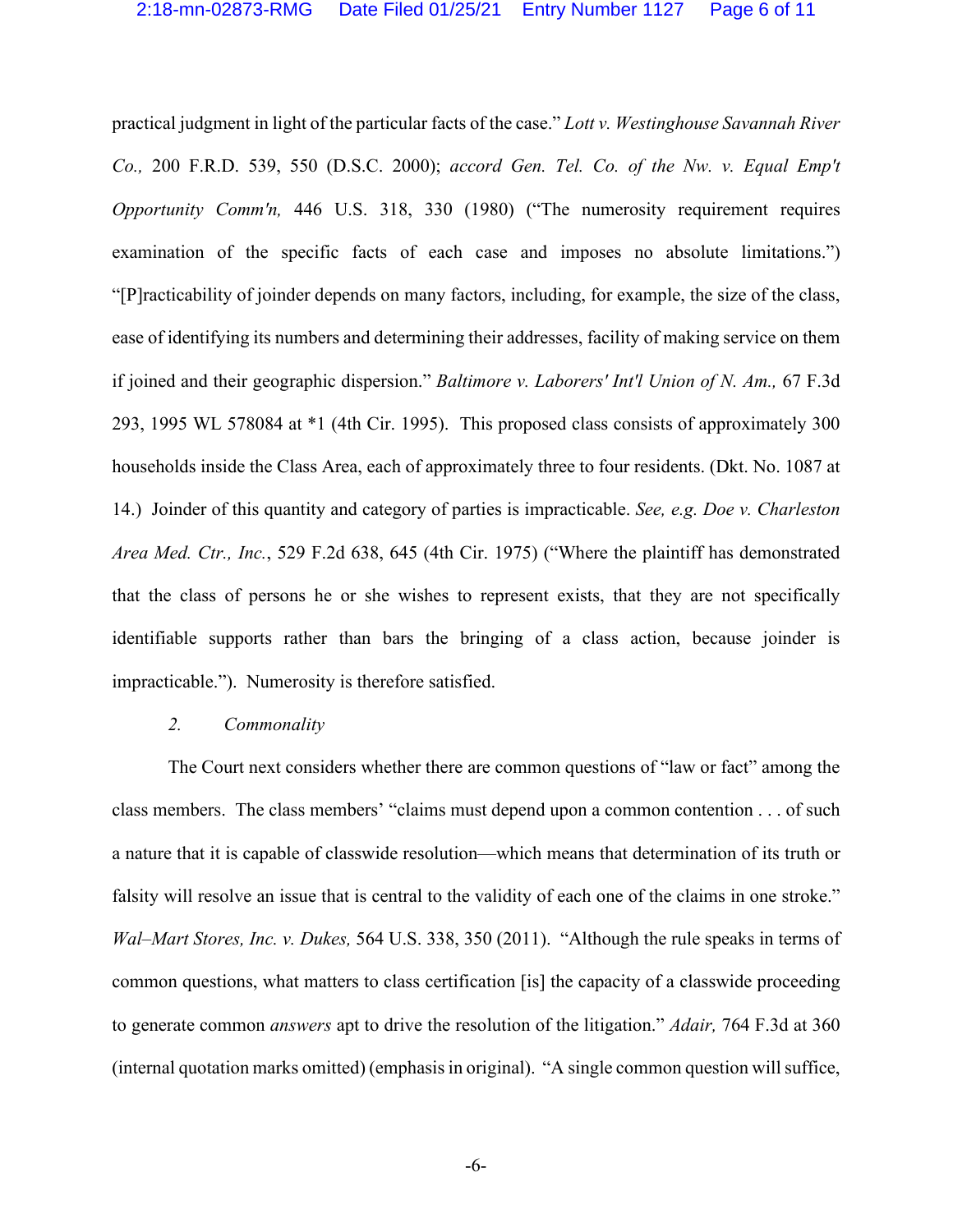but it must be of such a nature that its determination will resolve an issue that is central to the validity of each one of the claims in one stroke." *Id*. (internal citations and quotation marks omitted). Here, the putative class members allege that they each lived within the Class Area during the Class Period and were each exposed to PFAS that contaminated their water wells as a result of AFFF use at the AFTC. These common allegations raise common answers likely relevant to resolving the claims, therefore satisfying the commonality requirement.

#### *3. Typicality*

Next, typicality demands that "a class representative must be part of the class and possess the same interest and suffer the same injury as the class members." *Lienhart v. Dryvit Sys., Inc.,* 255 F.3d 138, 146 (4th Cir. 2001) (internal quotation marks omitted). Typicality exists "if a plaintiff's claim arises from the same event or course of conduct that gives rise to the claims of other class members and is based on the same legal theory." *Parker v. Asbestos Processing, LLC,* No. 0:11–CV–01800–JFA, 2015 WL 127930, at \*7 (D.S.C. Jan. 8, 2015). Potential individual damages calculations do not destroy typicality because "Rule 23 explicitly envisions class actions with [ ] individualized damage determinations." *Gunnells*, 348 F.3d at 428. Here, the proposed class representatives' claims arise from the same alleged exposure to the same chemicals in the same geographical area during same time period, as do the putative members' claims. Typicality is therefore satisfied.

#### *4. Adequacy*

To determine if the class representatives may "fairly and adequately protect the interests of the class," Fed. R. Civ. P. 23(a)(4), the Court engages "a two-pronged inquiry, requiring evaluation of: (1) whether class counsel are qualified, experienced, and generally able to conduct the proposed litigation; and (2) whether Plaintiffs' claims are sufficiently interrelated with and not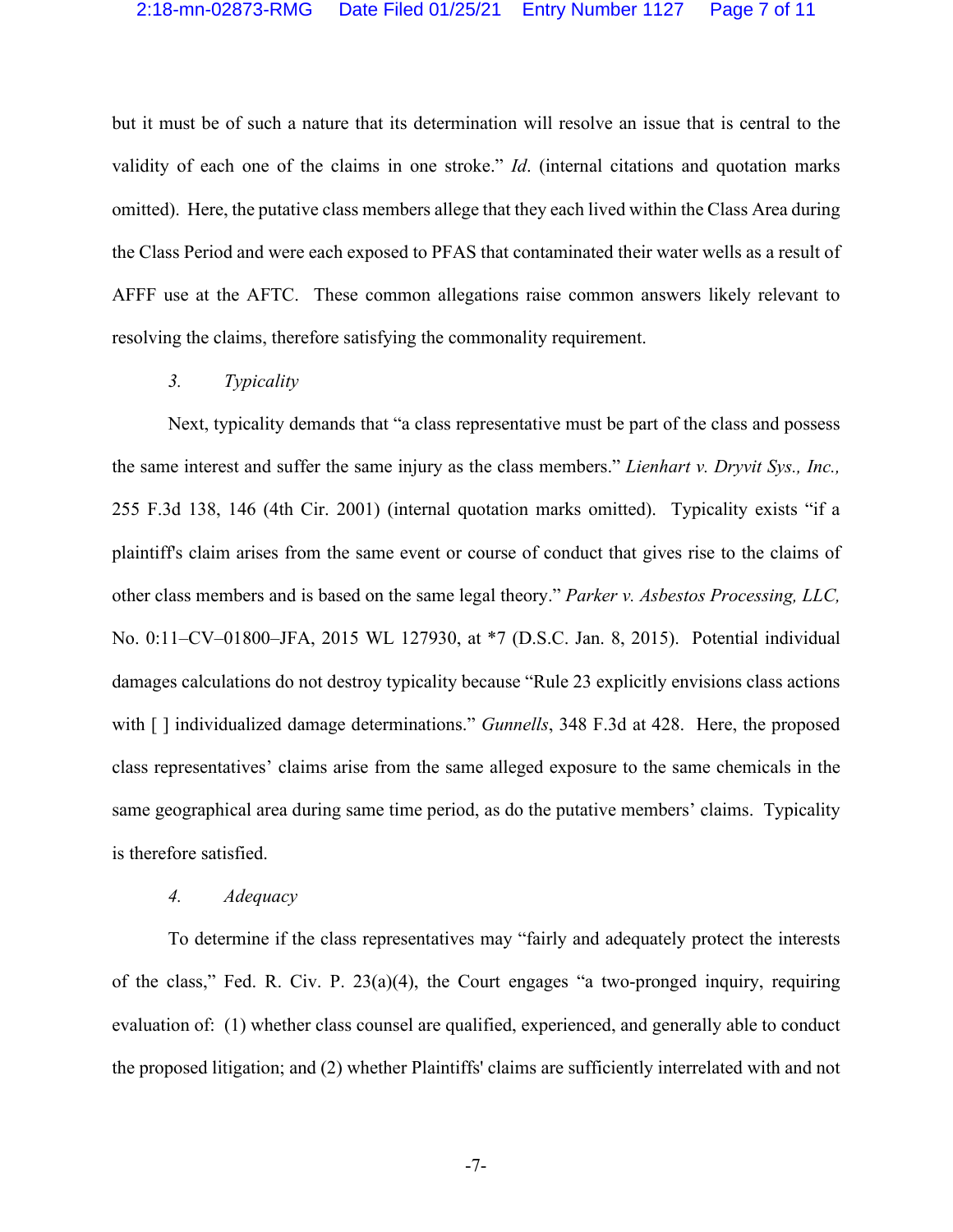antagonistic to the class claims as to ensure fair and adequate representation" *Lott v. Westinghouse Savannah River Co.,* 200 F.R.D. 539, 561 (D.S.C. 2000). Regarding the first prong, class counsel for both plaintiffs and defendants have demonstrated sufficient qualification, experience and commitment to prosecuting such tort claims and defenses, including in the context of this multidistrict litigation. Regarding the second prong, the causes of action brought in the complaint encompass the types of injuries provided for in the parties' First Amended Class Settlement and Release Agreement and, therefore, are interrelated to the class claims. Adequacy is, therefore, satisfied.

# **C. Rule 23(b)(3) is Satisfied.**

As discussed in the Rule 23(a) context, there exist questions of law or fact common to class members that predominate over any questions affecting individual members and, as a result, class action is superior to other methods of adjudication. Here, all putative members contend that PFAS entered groundwater from AFFF use at the AFTC site and infiltrated their drinking water wells. There is also no indication that class members would have a strong interest in individual litigation. Similarly, there is a sufficient desirability to concentrate the litigation in the forum given its familiarity with the relevant issues as the transferee Court.

#### **D. Rule 23(e) is Satisfied.**

Rule 23(e) provides the procedures applicable to settlement of a class proposed to be certified for purposes of settlement. First, the "parties must provide the court with information sufficient to enable it to determine whether to give notice of the proposal to the class." Fed. R. Civ. P.  $23(e)(1)(A)$ . The parties have here submitted their First Amended Class Settlement and Release Agreement, enabling the Court to determine that notice to the proposed class is warranted. Next, the "court must direct notice in a reasonable manner to all class members who would be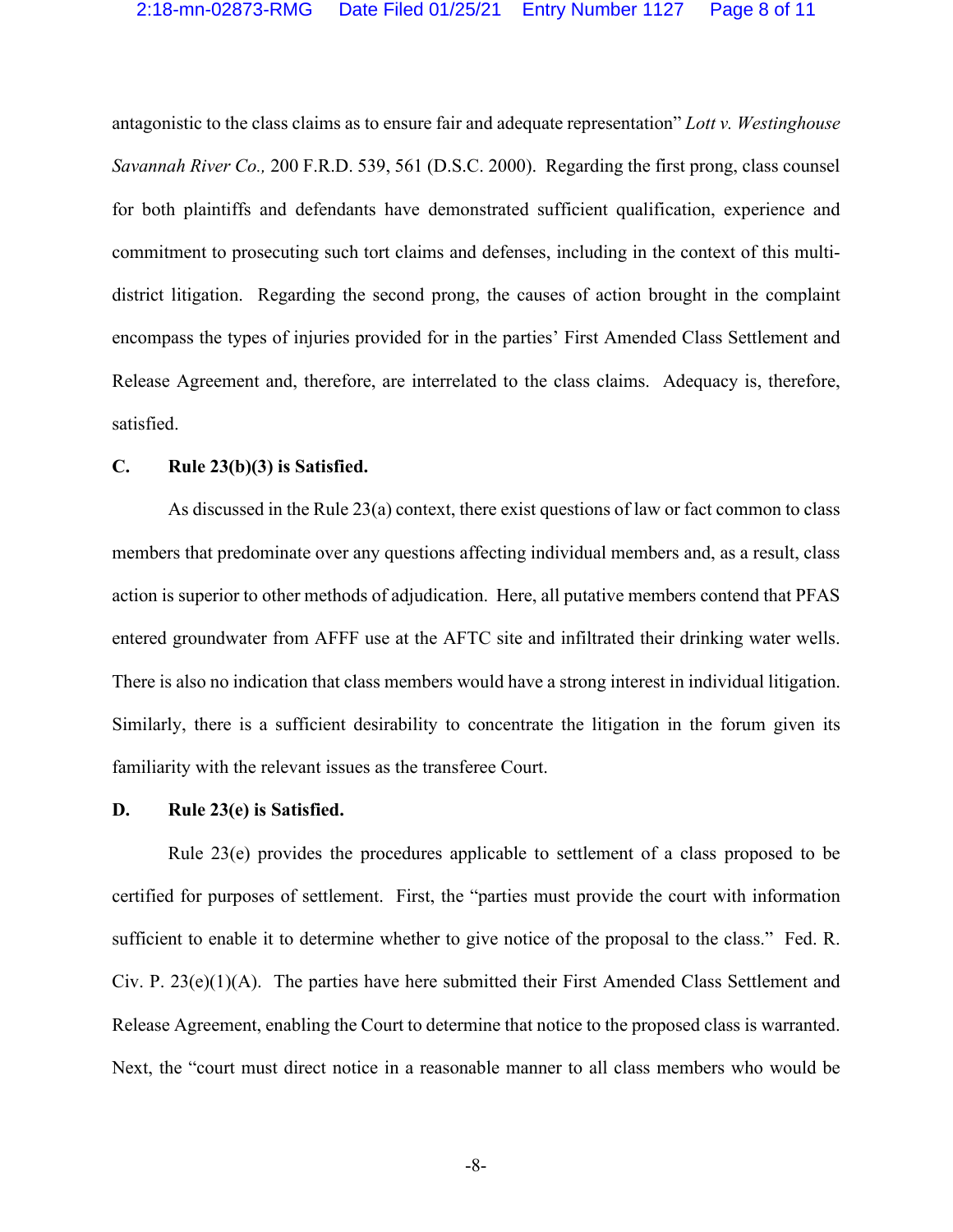bound by the proposal if giving notice is justified by the parties' showing that the court will likely be able to: (i) approve the proposal under Rule  $23(e)(2)$ ; and (ii) certify the class for purposes of judgment on the proposal." Fed. R. Civ. P.  $23(e)(1)(B)$ . First, as discussed, the parties have demonstrated that the Court could likely certify the class. Second, Rule 23(e)(2) provides:

If the proposal would bind class members, the court may approve it only after a hearing and only on finding that it is fair, reasonable, and adequate after considering whether:

(A) the class representatives and class counsel have adequately represented the class;

(B) the proposal was negotiated at arm's length;

(C) the relief provided for the class is adequate, taking into account: (i) the costs, risks, and delay of trial and appeal; (ii) the effectiveness of any proposed method of distributing relief to the class, including the method of processing class-member claims; (iii) the terms of any proposed award of attorney's fees, including timing of payment; and (iv) any agreement required to be identified under Rule 23(e)(3); and

(D) the proposal treats class members equitably relative to each other.

Fed. R. Civ. P. 23(e)(2). The Court has reviewed the parties' First Amended Class Settlement and Release Agreement and finds that Rule  $23(e)(2)$  is satisfied. For example, the proposed class counsel's extensive engagement and leadership in litigating this multi-district litigation and pursuing the instant proposed settlement indicate that they have adequately represented the class. There is similarly no indication that the proposed representatives have inadequately represented the members' interests. The Court is also aware of the parties' extensive arm's-length negotiations to draft and amend their agreement in light of the issues illuminated by the simultaneously prosecuted litigation. Moreover, a cash compensation from Defendants of \$17,500,000 to the class members represents adequate relief—including in light of the costs of going to trial, the effectiveness of the proposed distribution, and the terms of proposed attorney's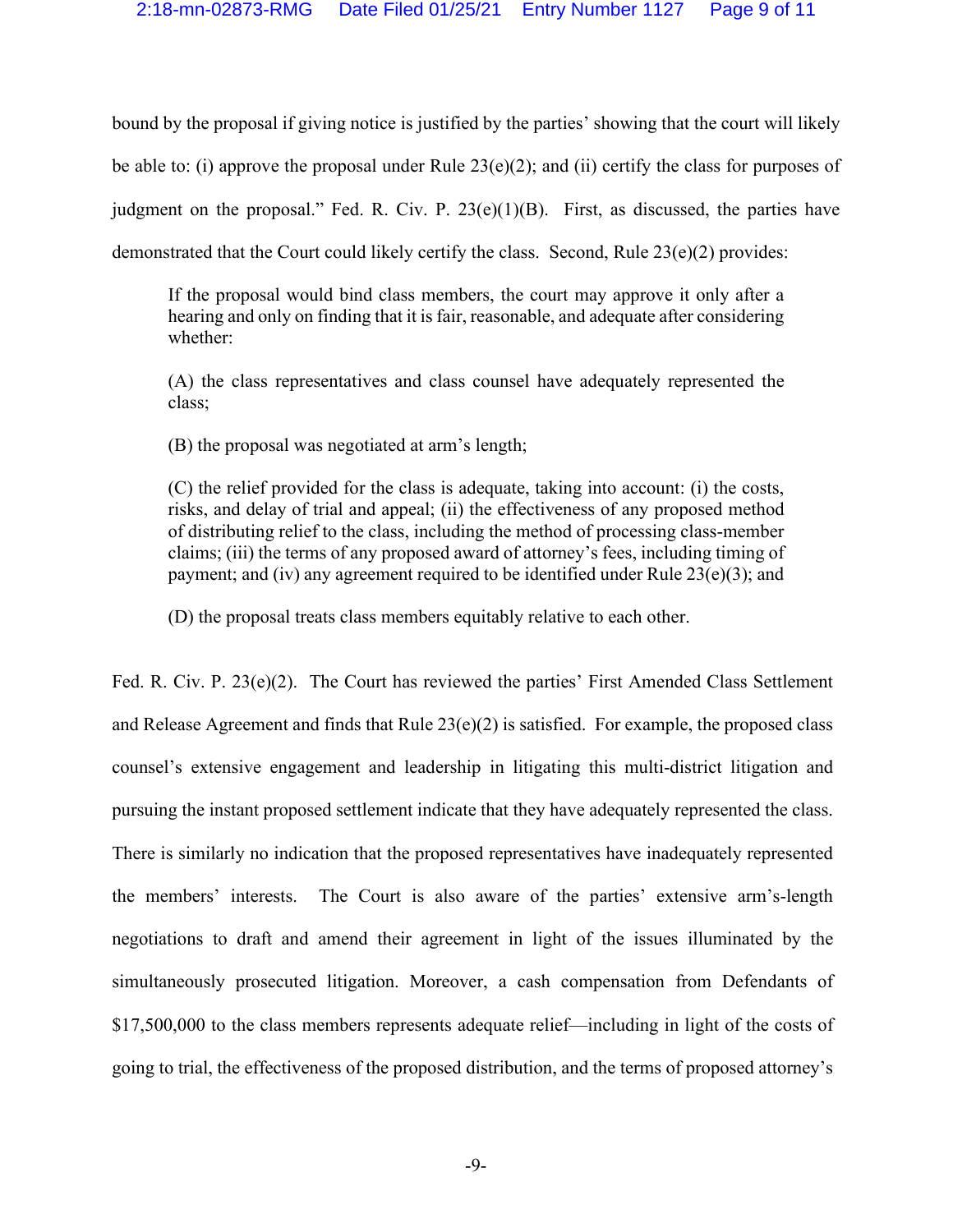fees—such that preliminary approval is warranted. Last, the proposed Agreement treats class members equitably in relation to one another in the context of settlement fund allocation and the claim submission process.

# **E. The Court Appoints Class Counsel Pursuant to Rule 23(g).**

Rule  $23(g)$  provides that when certifying a class, the Court must appoint class counsel and must consider: "(i) the work counsel has done in identifying or investigating potential claims in the action; (ii) counsel's experience in handling class actions, other complex litigation, and the types of claims asserted in the action; (iii) counsel's knowledge of the applicable law; and (iv) the resources that counsel will commit to representing the class." Fed. R. Civ. P. 23(g)(1)(A), *see also* Fed. R. Civ. Pro. R. 23(c)(1)(B). Additionally, appointed counsel "must fairly and adequately represent the interests of the class." Fed. R. Civ. P.  $23(g)(4)$ . The parties move the Court to appoint David R. Cohen, Esq. as Settlement Administrator and Matt Garretson, Esq. as Class Notice Administrator. The Court has reviewed their qualifications and finds that their relevant experience, knowledge of the law and available resources supporting concluding that they will fairly and adequately represent the members' interests. (Dkt. Nos. 1087-2, 1087-3.)

# **F. The Court Approves the Proposed Notice and Notice Plan Pursuant to Rule 23(c).**

Rule 23(c) provides that a class certified as a Rule  $23(b)(3)$  type, "the court must direct to class members the best notice that is practicable under the circumstances, including individual notice to all members who can be identified through reasonable effort." Fed. R. Civ. P.  $23(c)(2)(B)$ . The Court has reviewed the parties proposed Notice (Dkt. No. 1087-1 at 67-77) and finds that it "clearly and concisely state[s] in plain, easily understood language: (i) the nature of the action; (ii) the definition of the class certified; (iii) the class claims, issues, or defenses; (iv) that a class member may enter an appearance through an attorney if the member so desires; (v)